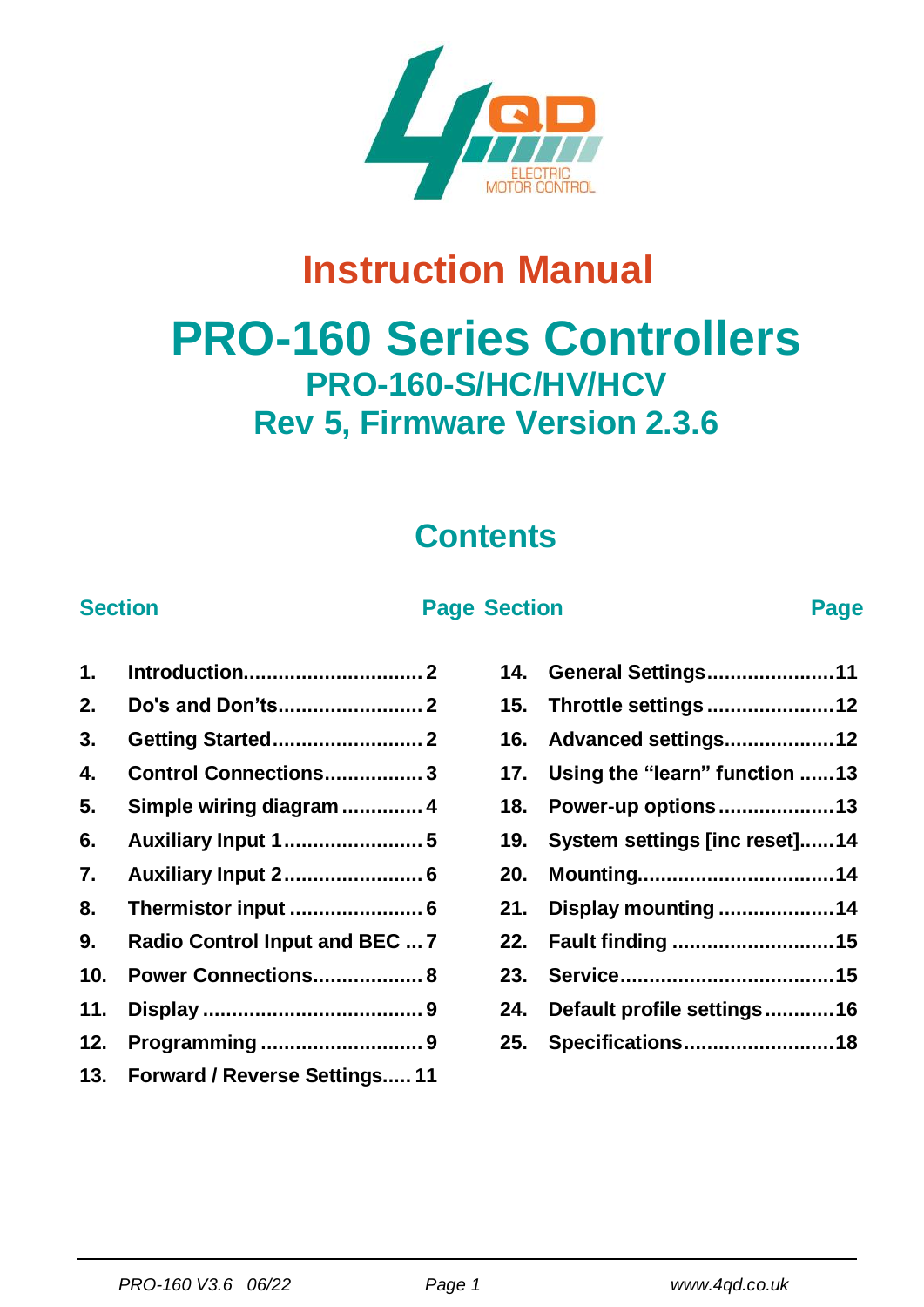### <span id="page-1-0"></span>**1. Introduction**

The Pro-160 is an advanced digital PWM motor controller for currents up to 200A. It uses a specialist microprocessor to control a full H-bridge design that does not require relays for reversing. The display provides key information to the operator, and can be mounted separately to the controller if required. It has a full range of features and is easy to configure as required.

### <span id="page-1-1"></span>**2. Do's and Don'ts**

Warning – the Pro-160 does not have reverse polarity protection. Connecting the battery wires incorrectly WILL destroy the controller.

#### **Do**

- **Do r**ead the instructions fully before installing.
- **Do** take care to connect the battery wires with the correct polarity.
- **Do** fit a motor suppression capacitor, and ferrite rings.
- **Do** twist the motor wires together if possible.
- **Do** call 4QD if you are uncertain about something.

### <span id="page-1-2"></span>**3. Getting Started**

- Remove the four screws that hold the cover to the end plates and lift off the cover.
- The Pro-160 is supplied with the keymat ribbon cable not connected to its socket. This should only be plugged in once the Pro-160 has been fixed in position, the control and power connections made, and you are ready to start operation.

# Contactor output **LCD** output Keymat ribbon and socket Display lead

#### **Do not**

• **Do not** allow water to get onto the circuit boards.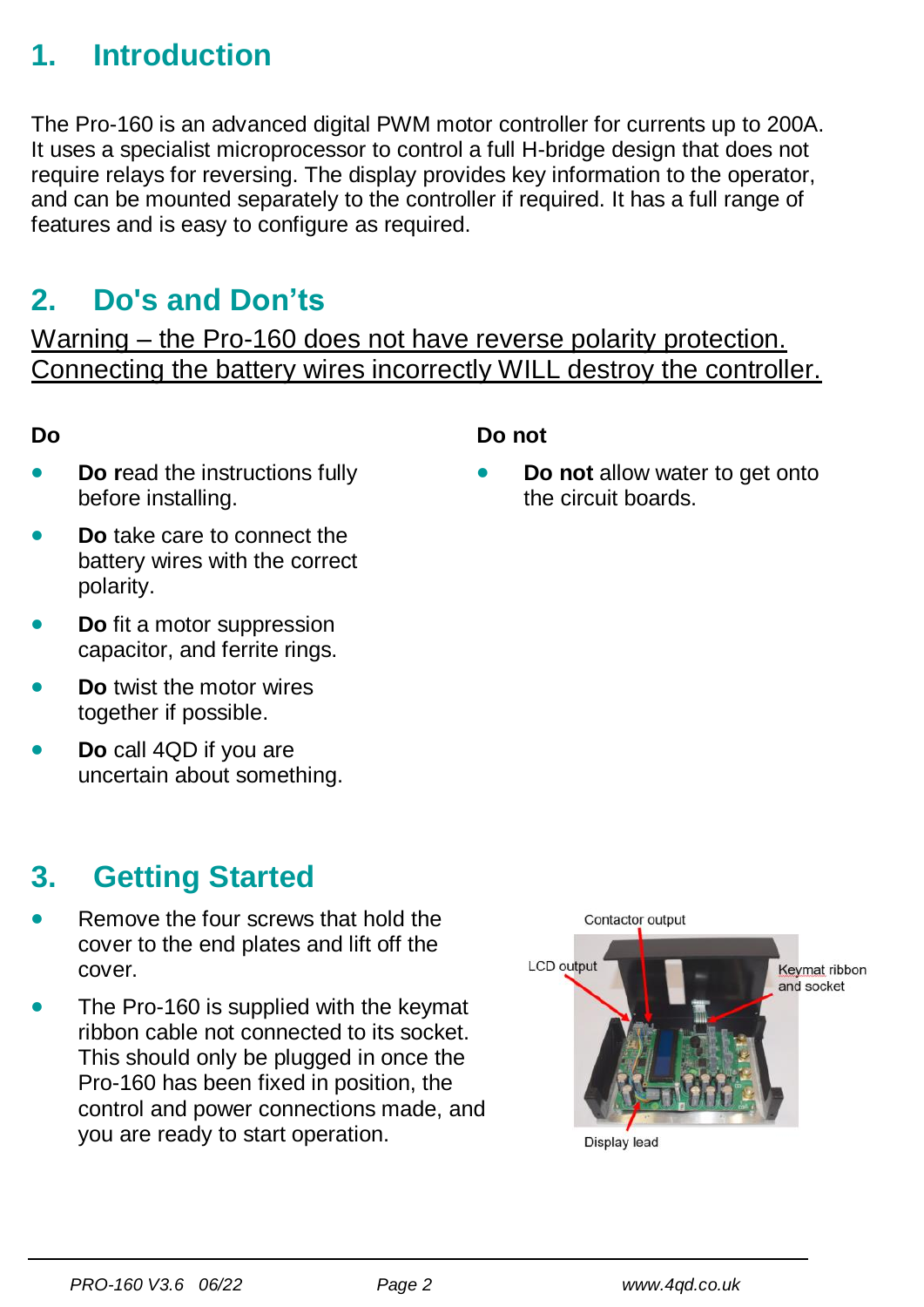### <span id="page-2-0"></span>**4. Control Connections**

The control input sockets are shown below.



The main control input and brake should be wired as shown below [they are compatible with Pro-120/150 and DNO/VTX installations].



On the main control input pin A provides B+ out to the ignition switch. Pin B looks for B+ as the signal to switch on. Pin C looks for B+ as the signal for reverse.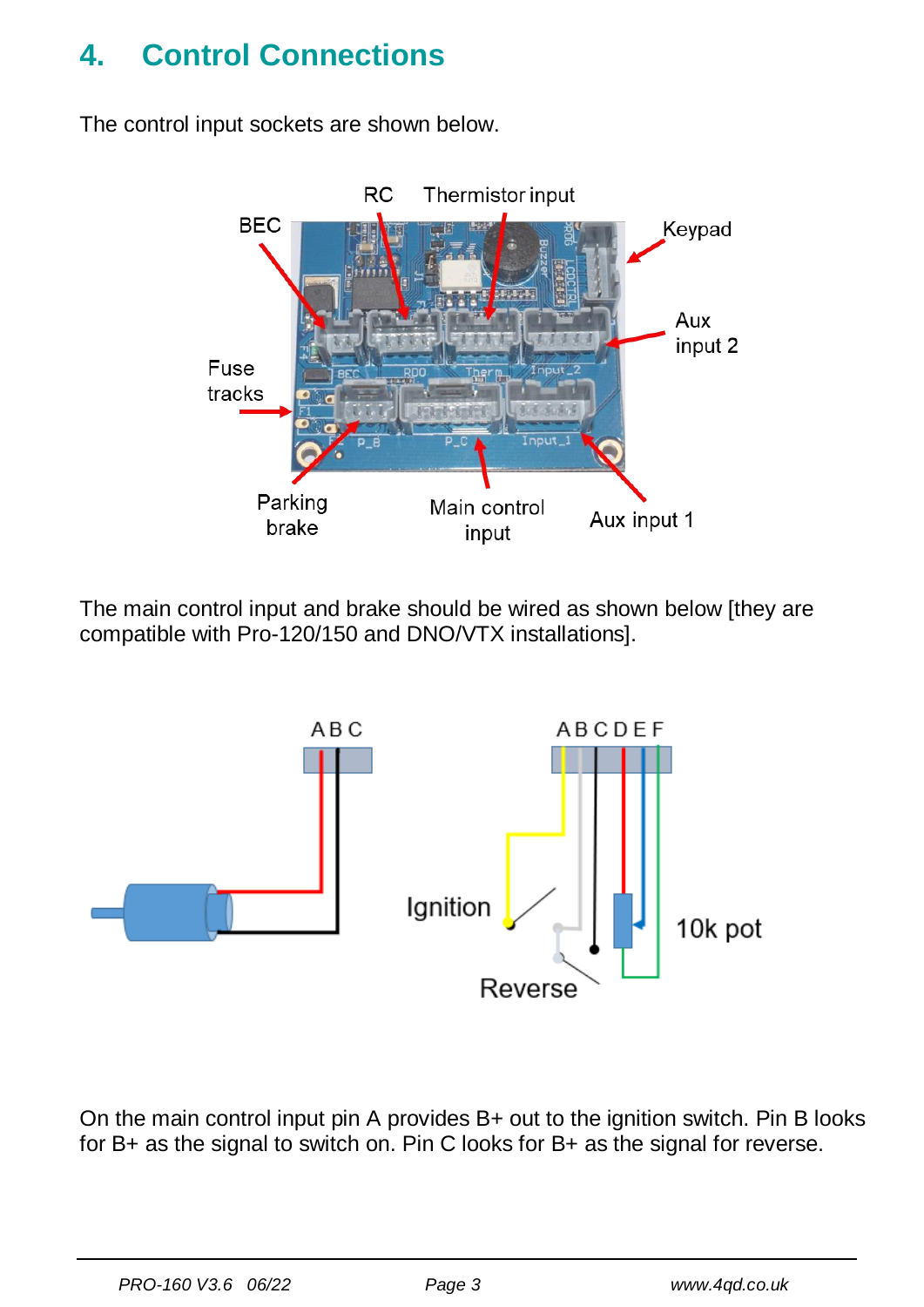## <span id="page-3-0"></span>**5. Simple wiring diagram**

This diagram shows the basic connections needed to get the Pro-160 running.

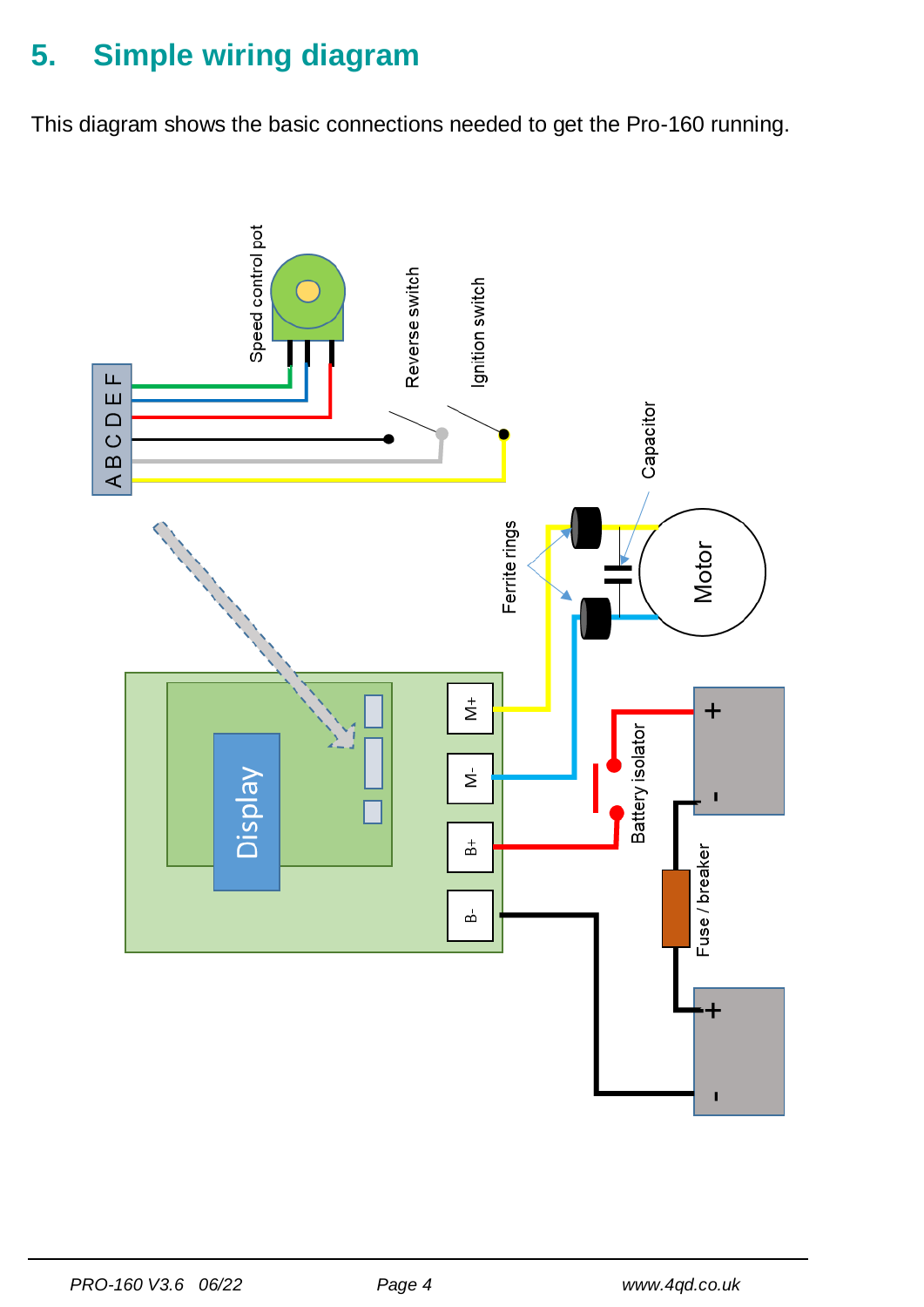### <span id="page-4-0"></span>**6. Auxiliary Input 1**

Has the following functions.



- **A - Deadman's handle**. There are 2 modes of deadman operation. In "std" if this pin is connected to Gnd then the Pro-160 will follow the active profile ramp down to zero, it will ramp up again when Gnd is removed. In "safe" this pin must be connected to Gnd for operation to start.
- **B - Alternate profile**. If this pin is connected to Gnd the Pro-160 will start up in the alternate profile defined in the profile that was operating without the Gnd present. This allows easy switching between any two profiles.
- **C - L1**. If this pin is connected to Gnd then the Pro-160 will behave as follows…
	- If push button operation is selected as the throttle input mode, grounding L1 will start forward operation up to the speed set by the throttle setting.
	- If limit switch operation is selected [advanced settings] grounding L1 will select forward operation.
- **D - Emergency stop**. If this pin is connected to Gnd then the Pro-160 will stop immediately. It will not start up again until the Gnd is removed, and the ignition has been turned off / on.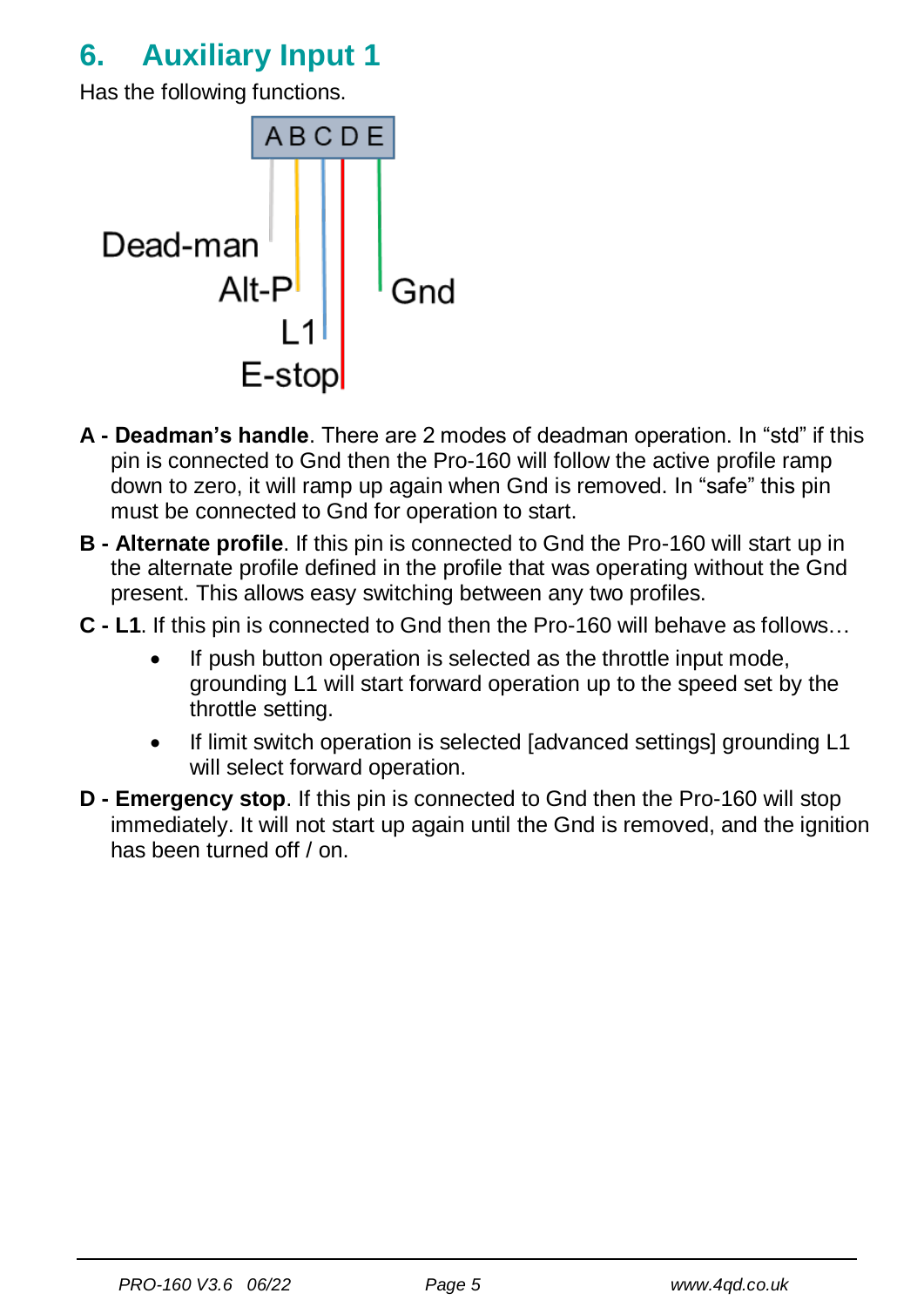### <span id="page-5-0"></span>**7. Auxiliary Input 2**

Has the following functions.



**C - Speed.** This pin can be used with our speed sensor kit [part number SEN-SPD] for top speed limiting. The sensor is powered by the BEC supply and delivers a 5V pulse proportional to the speed of the shaft that the magnet is attached to.

**D – L2.** If this pin is connected to Gnd then the Pro-160 will behave as follows…

- If push button operation is selected as throttle input mode, grounding L2 will start reverse operation up to the speed set by the throttle setting.
- If limit switch operation is selected [advanced settings] grounding L2 will select reverse operation.

### <span id="page-5-1"></span>**8. Thermistor input**

Can be used to connect 1 or 2 sensors to monitor external temperatures.



Sensors X and Y should be 4QD part number SEN-TMP.

Sensor X is connected to C and D, Sensor Y to A and B.

Once the sensors have been installed they must be enabled in the profile menu.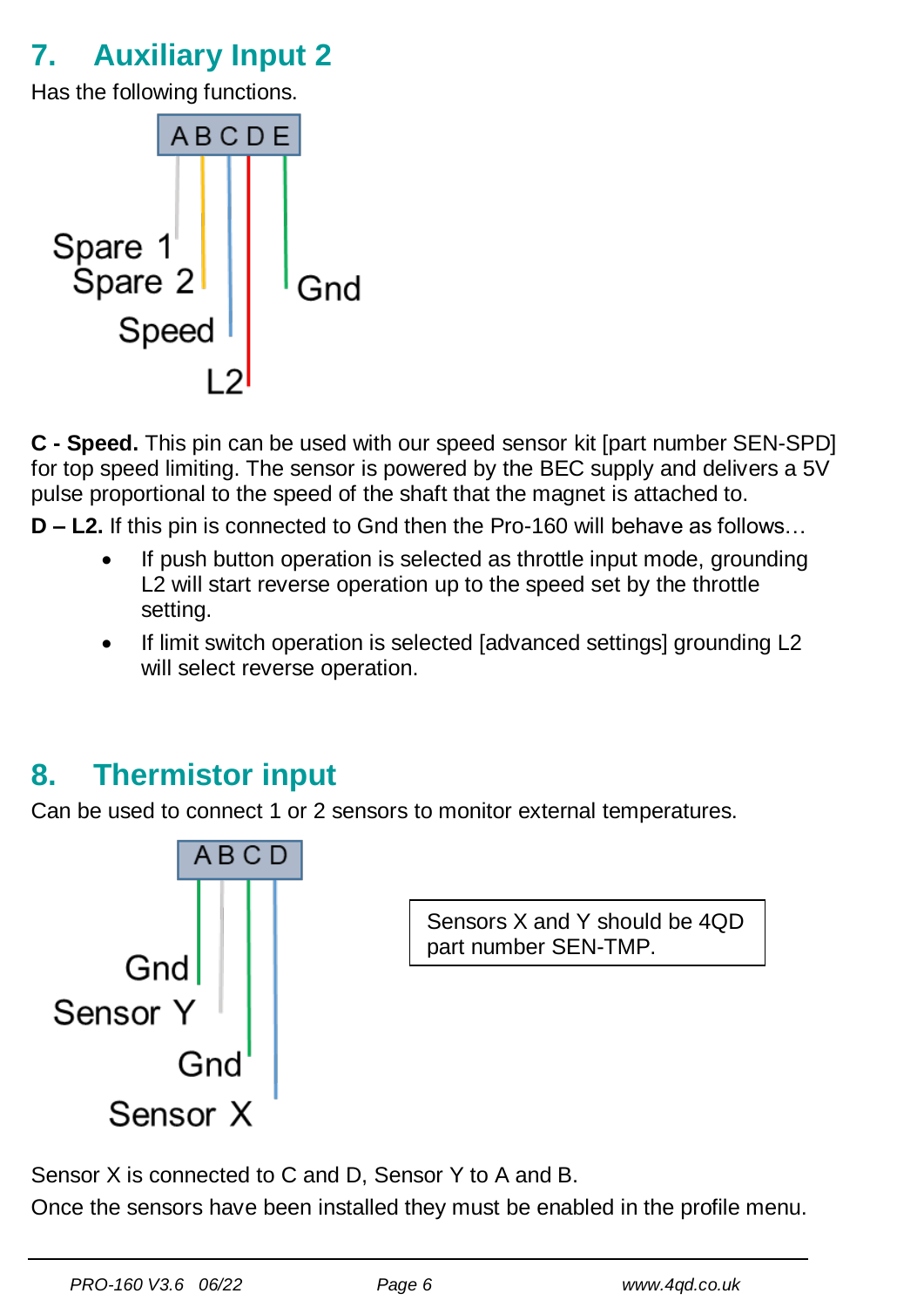### <span id="page-6-0"></span>**9. Radio Control Input and BEC**

The Pro-160 will accept a standard hobbyist radio control servo signal directly from a receiver. The receiver should be connected to pins B, C, and D. Pin D is linked to pin A by Lk1, this can be removed if a 4 wire radio connection is required.



The Pro-160 is pre-programmed to work with the majority of radio receivers. Profiles 7 and 8 are configured for RC single ended and RC joystick use. Depending on your radio system you may need to use the RC learn function to properly match the Pro-160 to your receiver output.

The RDO port can act as a BEC for currents up to 1A. Pin A of the adjacent BEC port can be used in parallel to increase this to 2A if required.

**If you wish to just use RC control**, you still need to connect pins A & B on the main control input.

### **Fail safe operation**

The Pro-160 will detect a break in the connection between itself and the radio receiver, or if the signal from the receiver goes out of limits, and will ramp down to zero.

To guard against radio transmitter failure or out of range situations it will be necessary to configure the failsafe facility in the radio receiver.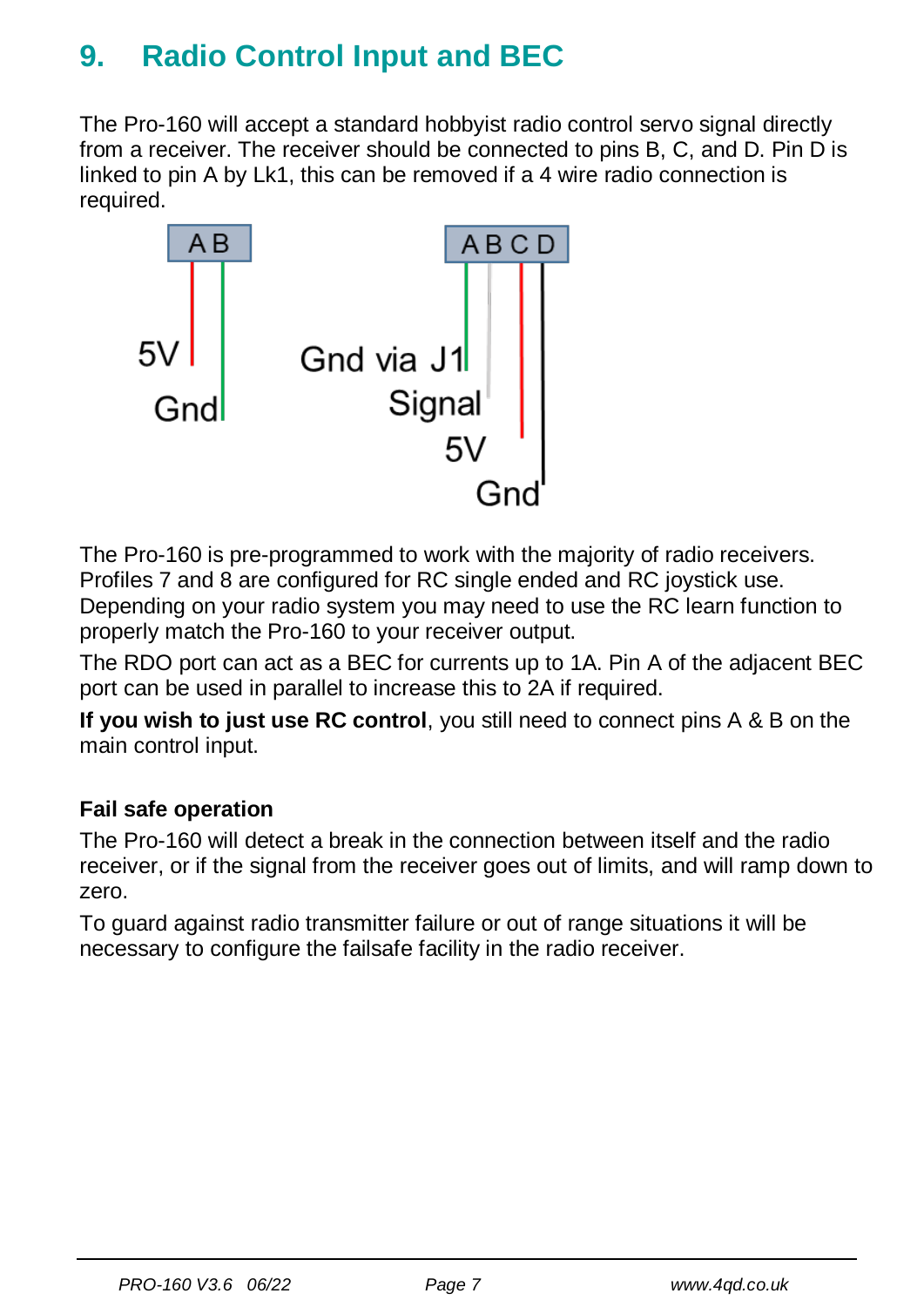### <span id="page-7-0"></span>**10. Power Connections**

The power connections are M6 diameter threaded posts. The wire used should be of a diameter appropriate for the load envisaged.

### **Battery Wiring**

Keep the battery wiring as short as possible to reduce the load on the main capacitors.

### Motor Wiring [important]

To reduce potentially damaging electrical noise the motor wires should be kept close to each other and twisted together if possible. A 10nF 100V disc ceramic motor suppression capacitor must be fitted across the brushes of the motor. Ferrite rings should be fitted on the motor wires. See the knowledgebase on our website for more information on noise suppression.

If the motor rotates in the wrong direction, swap over the M+ and M- wires.

#### Battery Circuit Breaker

A circuit breaker or fuse should be fitted in the battery wiring. The rating should be above that of the motors normal operating current.

A battery isolator switch should also be fitted to provide an emergency disconnection capability. In some applications such an isolator is a legal requirement.

#### **Contactor**

The Pro-160 has provision to drive a failsafe contactor which can provide an emergency disconnection in the event of a controller failure. Details of how to implement this feature are in the knowledgebase on our website.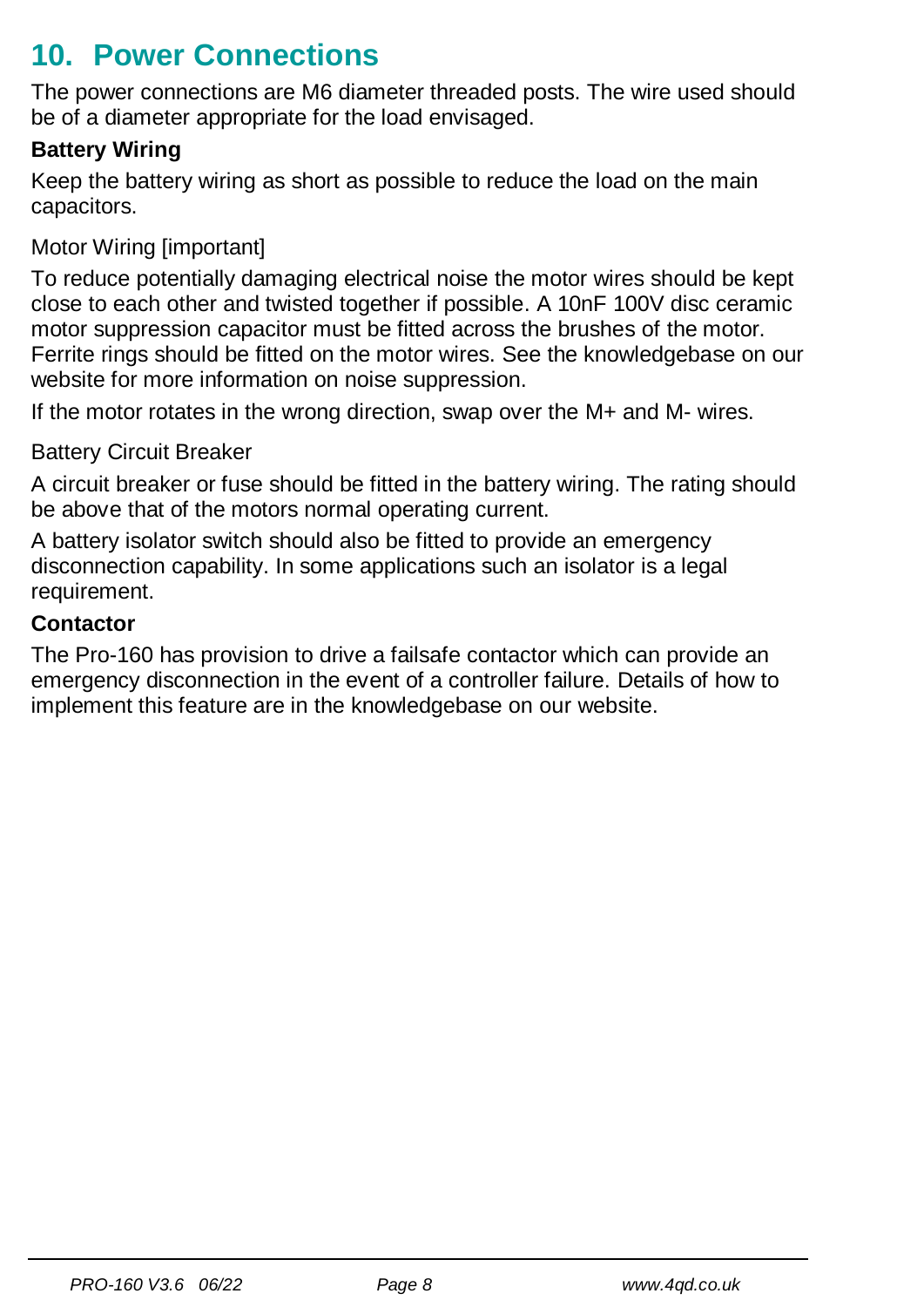### <span id="page-8-0"></span>**11. Display**

The Pro-160 has a two line display to display useful information during operation and programming.

During operation the display will show information in this format:

| ∣ Volts        | Duty cycle  | Motor current          |
|----------------|-------------|------------------------|
| <b>Profile</b> | <b>Temp</b> | <b>Battery current</b> |

Volts = battery voltage.

Duty cycle = % of battery voltage being applied to the motor  $I =$  reverse].

Motor current<sup>1</sup> = instantaneous motor current in amps.

Profile = profile currently selected [suffix R indicates reverse].

Temp = temperature in 'C. Prefix C denotes controller temp<sup>2</sup>, prefix  $X/Y$  denotes sensor X / Y temp. X and Y are only displayed if switched on in software.

Battery current<sup>3</sup> = average current being drawn from the battery in amps. Note the difference between this and motor current.

The display also shows any alert or fault information.

Notes:

 $1$  This part of the display can be set to show RPM or speed in mph or kph [Up button].

 $2$  The controller temperature is calibrated at 60 $^{\circ}$ C, values below this may not be accurate.

 $3$  This part of the display can be set to show power in W or HP [Down button].

A display adaptor board is available that allows the display and / or keypad to be mounted remotely from the Pro-160.

### <span id="page-8-1"></span>**12. Programming**

The Pro-160 has 15 profiles, 14 of which can be edited to suit the user. Each profile has a number of settings which control various aspects of the controller's behavior. We have configured the first 10 profiles with values that are a good starting point for the most popular applications, full details are in the table at the end of the manual.

**It is not possible to make changes to profile 01,** to save any changes you must first select another profile.

To edit the settings the SEL button should be held down while turning on the ignition, you can then navigate through the options and settings as shown in the menu structure below. Remember to use the menu option to save changes.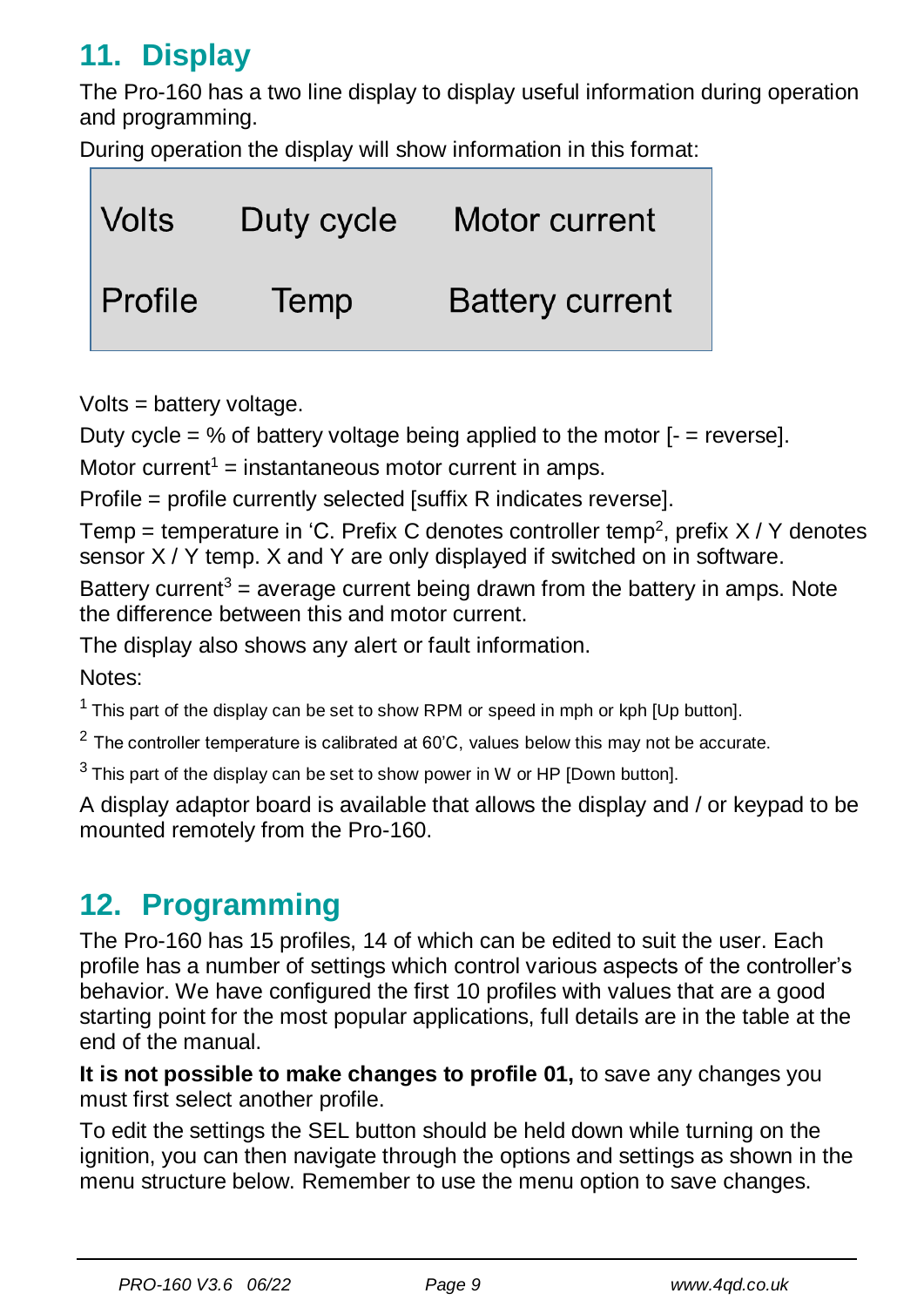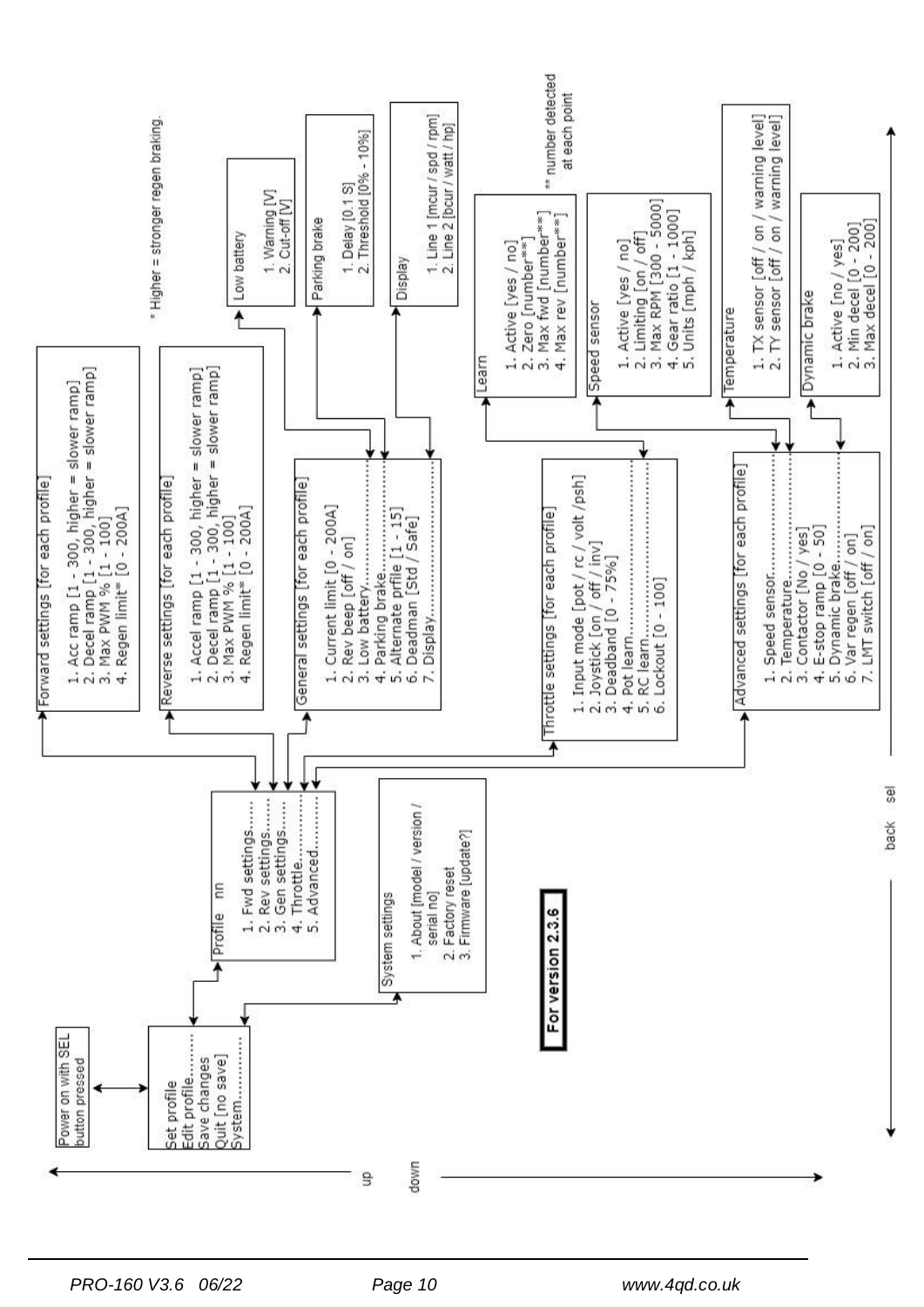### <span id="page-10-0"></span>**13. Forward / Reverse Settings**

- 13.1 "Accel ramp". Sets the time taken to reach Max PWM. 1 300 corresponds to 0.1 - 30 seconds.
- 13.2 "Decel ramp". Sets the time taken to slow down to zero. 1 300 corresponds to 0.1 - 30 seconds.
- 13.3 "Max PWM". Sets the maximum percentage of battery voltage that can be applied to the motor.
- 13.4 "Regen limit". Sets the upper limit of the regen braking current. This works in conjunction with "Decel ramp" to control the braking effect.

A slow "Decel ramp" [high number] will generate low regen currents. A low "Regen limit" will allow the motor to coast more.

### <span id="page-10-1"></span>**14. General Settings**

- 14.1 "Current limit". Sets the maximum motor current that the Pro-160 will allow. If the motor / load tries to exceed this value the PWM duty cycle will be reduced.This can be used to provide a torque limiting function.
- 14.2 "Reverse beep". Switches the reversing beeper on or off.
- 14.3 "Low battery". Allows the alert and cut-off voltages to be set. When the low battery alert activates, the Pro-160 will reduce its maximum speed by 50%.
- 14.4 "Parking brake". Sets the time delay before the parking brake is applied, and the power threshold that must be reached before the parking brake is released.
- 14.5 "Alternate profile". Sets the profile to be selected if the Alt-P input is activated, and the Pro-160 re-started.
- 14.6 "Deadman". Switches between push to stop [std] and push to go [safe] modes.
- 14.7 "Display". Selects what information is displayed on the right hand fields of the display. Line1 can show motor current, speed, or RPM. Line 2 can show battery current, power in Watts, or power in HP. These fields can also be scrolled during operation by pressing the up and down buttons.

Note; There is also a "System current limit" which is not user adjustable. If the load tries to exceed this value a message is shown, and the controller will shut down to protect itself.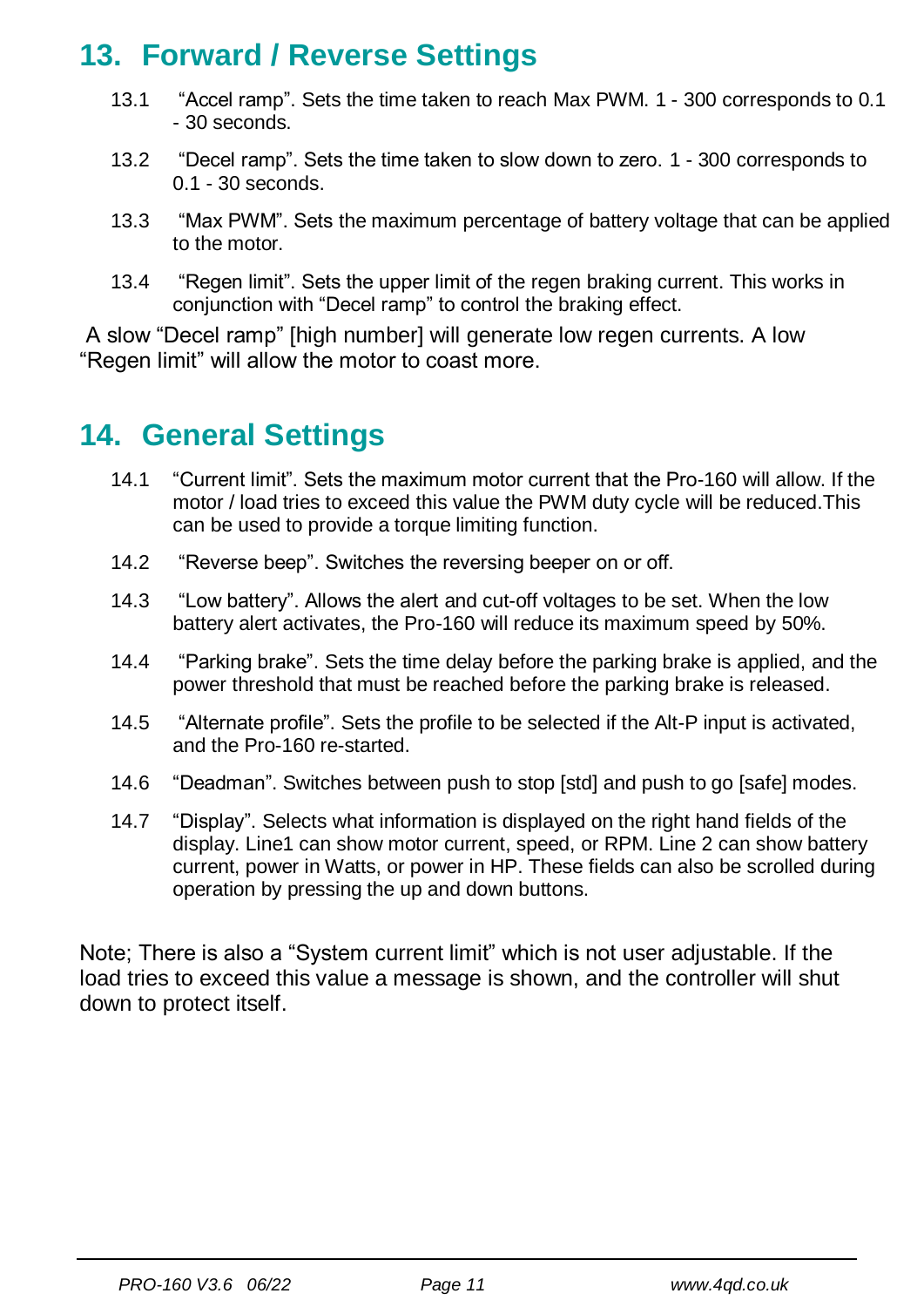### <span id="page-11-0"></span>**15. Throttle settings**

- 15.1 "Input mode". Selects the input to be used. POT is for a potentiometer connected to pins D, E, & F of the main control input. RC will use the RDO port. VOLT will use the signal on pin E of the main control input but the pot fault checks will be disabled. PSH will allow push button control via grounding the L1 or L2 inputs.
- 15.2 "Joystick". Selects either single ended or joystick [center-off / wig-wag] mode. Joystick mode can be inverted if required.
- 15.3 "Deadband". Sets the amount of input required before the output starts [joystick mode only].
- 15.4 "Pot learn". See Section 17. [also used for Volt mode].
- 15.5 "RC learn." See Section 17.
- 15.6 "Lockout". Prevents the motor starting if the Pro-160 is switched on with the throttle not at zero. This setting defines the throttle position above which this occurs. Setting Lockout to 100 disables the check.

### <span id="page-11-1"></span>**16. Advanced settings**

- 16.1 "Speed sensor".
	- "Active" switches on the speed sensor input.
	- "Limiting" activates the top speed limiting function.
	- "MAX rpm" sets the limit beyond which the controller will reduce the power.
	- "Gear ratio" defines the ratio between the RPM measured by the speed sensor and the actual vehicle speed. A worked example is on our website knowledge base.
	- "Units" selects mph or kph.
- 16.2 "Temperature".
	- "Air" selects standard or hot ambient environments. Hot mode raises the temperatures at which the over temperature warning and cut-off operate to 65 and 70'C.
	- "TX / TY Sensor" activates the external temperature sensors X and / or Y. Each sensor can have its own warning level set. Once activated the Pro-160 will display each sensor temperature in turn. Note: the controller sensor [C] is calibrated differently to the X and Y sensors, they may not give exactly the same readings at start up.
- 16.3 "Contactor". Allows use of a failsafe contactor. This can be in either the motor or battery line as required. See the knowledge base on our website for more details.
- 16.4 "E-stop ramp" Sets the time taken to slow down to zero when the E-stop input is activated. The default time is 0.5S.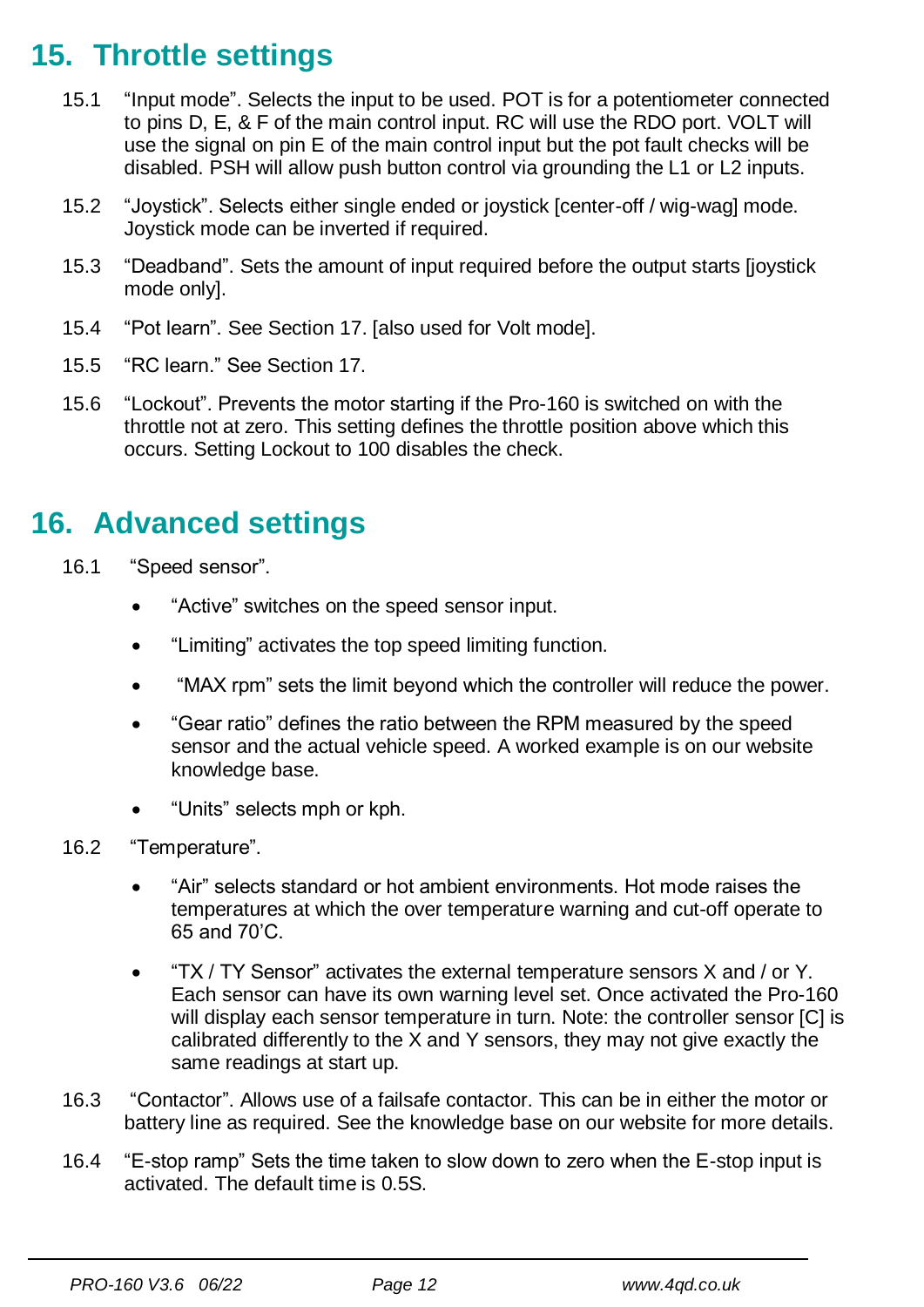- 16.5 "Dynamic brake" aka tram mode. Only works with joystick mode enabled. Moving the joystick forward gives acceleration, returning the joystick to the center off position causes the motor to slow down for coastl according to the "max" deceleration" time set. Moving the joystick further into the reverse sector will give an increasing braking effect up to the "min deceleration" time. D is displayed to indicate that dynamic braking is being applied. This mode will work in either direction, but the change from forward to reverse travel will only occur when the motor is stopped and the joystick is centered.
- 16.6 "Variable regen". This allows the regen current to be varied on the fly by means of a 0V – 5V signal [e.g. from a pot fed from the BEC socket] applied to pin B of the thermistor input. Note that temperature sensor Y cannot be used at the same time.
- 16.7 "LMT switch" Allows the use of limit switches to toggle the direction of travel. The controller will initially start in the direction set by the reverse switch, grounding L1 will switch to forward travel, grounding L2 will switch to reverse travel.

### <span id="page-12-0"></span>**17. Using the "learn" function**

The "learn" function allow you to match zero speed, full forward, and full reverse from the Pro-160 to specific input signals from your pot, radio control receiver, or other input source.

- 17.1 Set either "Pot learn" or "RC learn" active.
- 17.2 Select "Learn zero" and press SEL, the Pro-160 will show a number related to the value detected from the pot [or other input].
- 17.3 Set the pot, transmitter stick, or other input to the position you want to have as zero, and press SEL to capture the associated number.
- 17.4 Repeat steps 15.2 15.3 for "Learn max forward" and "Learn max reverse"
- 17.5 Use BACK to return to the main menu and then save changes.

Notes:

- If you are not using "Joystick" mode, you should set "Learn max reverse" to the same value as "Learn max forward". Reverse is then selected by the reverse switch.
- "Pot learn" "Active" must be set to yes for the learnt values to be used.
- Volt mode uses the "Pot learn" function for learning.
- "Pot learn" must be done for each profile that is to be used, learnt values are not carried over.

### <span id="page-12-1"></span>**18. Power-up options**

Power on with SEL pressed enters set-up mode.

Power on with DOWN pressed will start up with profile 1. This is an emergency start option to be used should a system 'EEPROM' error occur.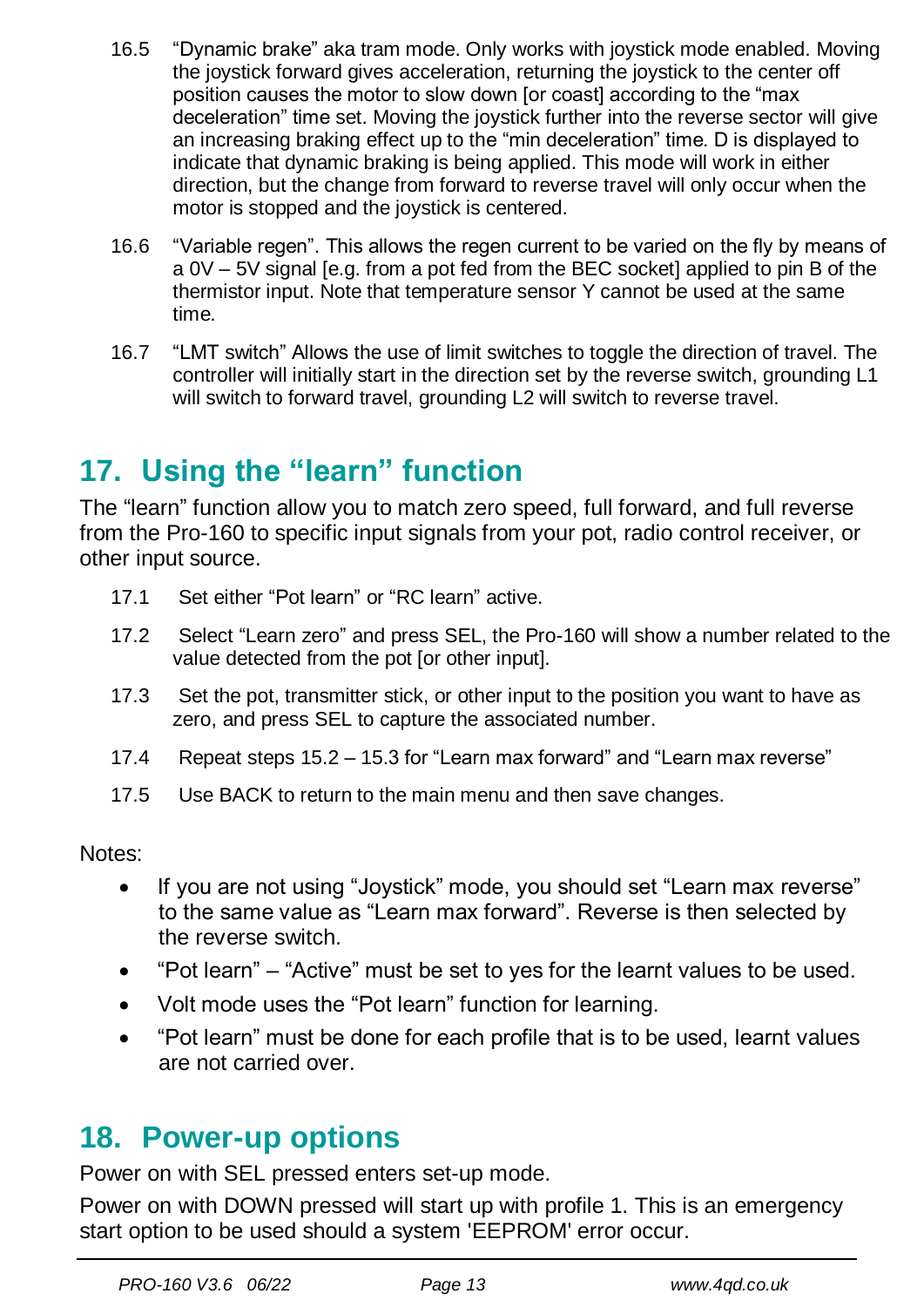### <span id="page-13-0"></span>**19. System settings [inc reset]**

- 19.1 About. Gives information on the model, software version, and serial number.
- 19.2 Factory reset. Allows the user to reset the Pro-160 to factory settings.
- 19.3 Firmware update. Allows new software to be installed via the uSD card reader.

Switch off the Pro-160, insert the uSD card containing the new software into the card holder, and switch on again with SEL pressed.

Navigate through the system settings menu to "Firmware" and then follow instructions. Remove the uSD card when finished.

### <span id="page-13-1"></span>**20. Mounting**

The Pro-160 has 4 M5 threaded mounting holes in the baseplate, shown in green in the diagram below.



If the operating temperature of the Pro-160 regularly gets above 50'C we recommend fitting either additional heatsinking and / or cooling. A cooling fan can be driven from the parking brake socket. More details on heat dissipation are in the knowledgebase on our website.

### <span id="page-13-2"></span>**21. Display mounting**

The LCD display can be detached from its normal place on the control board and mounted in a more convenient location for the operator. There is an optional display / adaptor board which combines a display mounting place with an alternative keypad.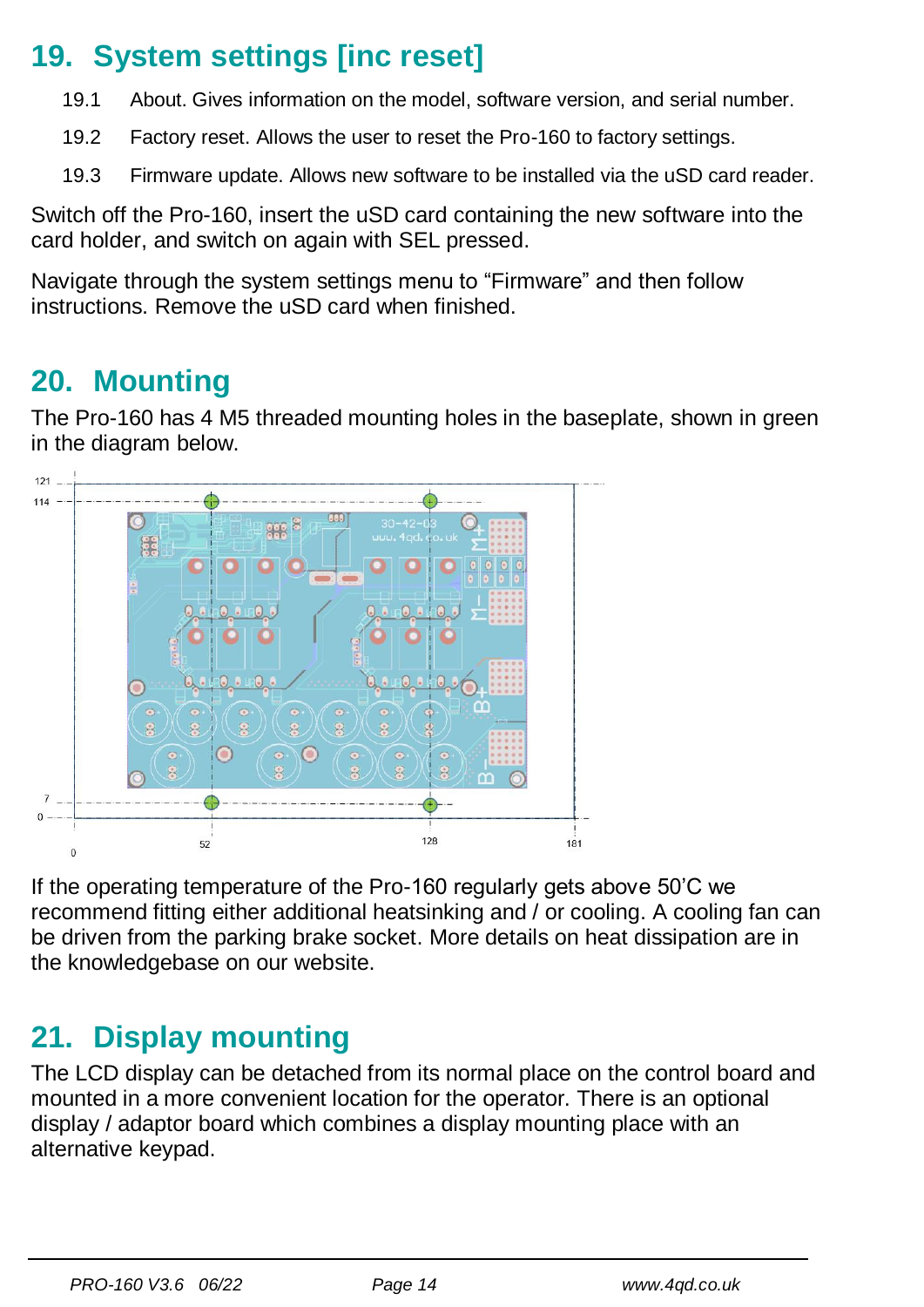

The display adaptor board and cables can be found on our website.

### <span id="page-14-0"></span>**22. Fault finding**

The Pro-160 has an extensive list of fault codes and warning messages. This list is in the Support / Knowledgebase / Pro-160 section of our website.

There are two fuse tracks in the connections to the main control input, these are adjacent to the parking brake socket and aim to restrict damage in the event of a wiring fault. If a fuse track is blown a self-resetting fuse may be fitted or a single strand of 1A fuse wire.

### <span id="page-14-1"></span>**23. Service**

The Pro-160 has a 12 month warranty. Please see the service section of our website for full details.

It is also worth checking the troubleshooting section of our website for advice on how to find common installation problems.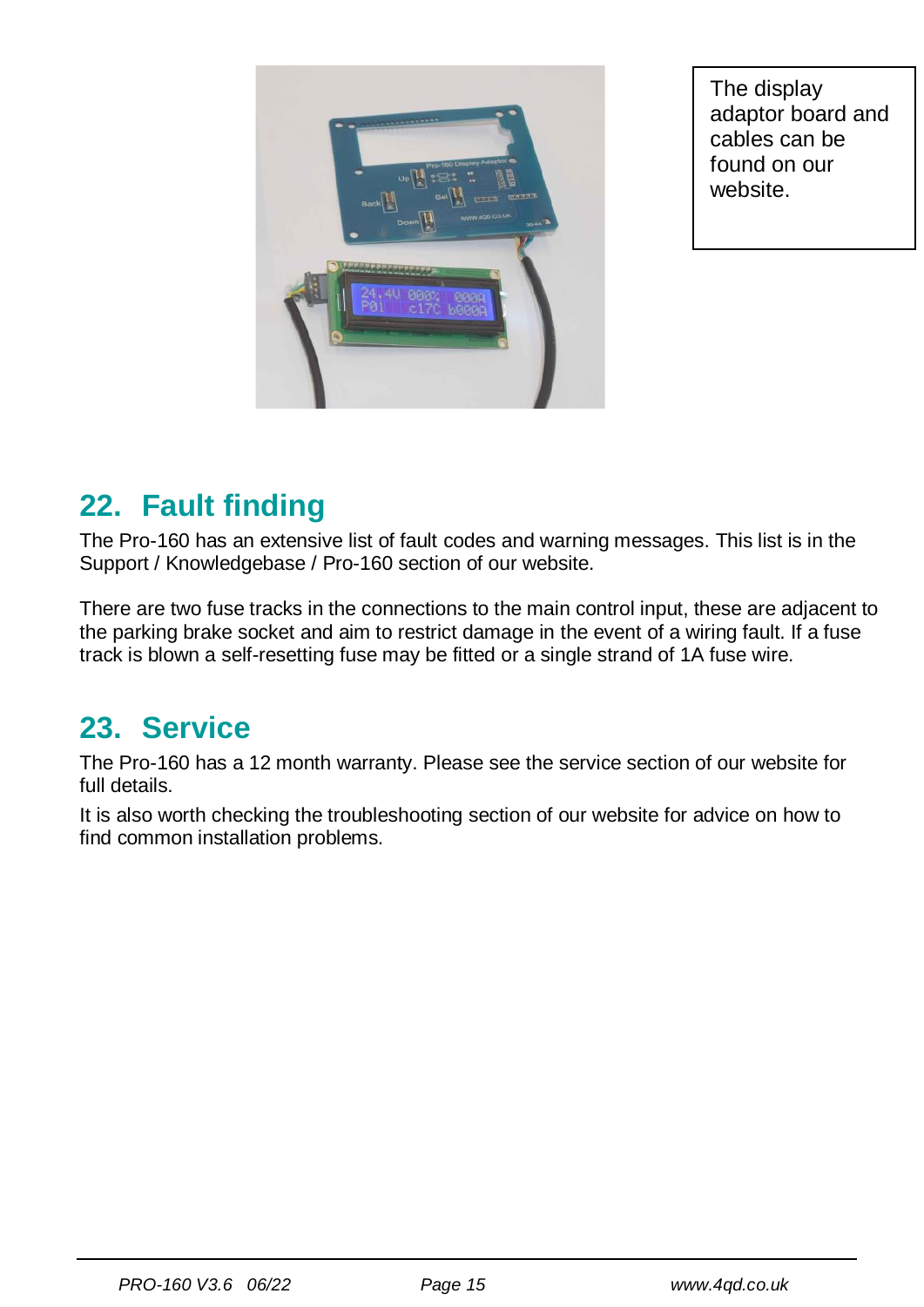# <span id="page-15-0"></span>**24. Default profile settings**

|                                      |                    |                  |                 |                |                   |                 |                 | Profile                        |                  |                 |                    |                 |
|--------------------------------------|--------------------|------------------|-----------------|----------------|-------------------|-----------------|-----------------|--------------------------------|------------------|-----------------|--------------------|-----------------|
|                                      |                    | Ł                | 5Z              | ឌ              | 24                | 55              | 8               | 54                             | å,               | ፎ               | P10                | P11-15          |
| Parameter                            | Range              | Default          | Small<br>loco   | Large<br>loco  | <b>ABBnq</b><br>Ğ | ទិទ្ធិ          | Joystick        | RC<br>single<br>end<br>G       | joystick<br>ဥ    | 12V             | Dynamic<br>braking | Custom          |
| Forward acceleration<br>ramp time    | $0.1 - 30$ sec     | 50               | 50              | 70             | 50                | 20              | 50              | 50                             | 50               | 50              | 50                 | 50              |
| Forward deceleration<br>ramp time    | $0.1 - 30$ sec     | 30               | 30              | 30             | 20                | $\cong$         | 30              | 30                             | 30               | 30              | 300                | 30              |
| Maximum forward<br>speed             | $1 - 100 %$        | $\overline{100}$ | 100             | 100            | $\overline{00}$   | $\overline{00}$ | $\overline{00}$ | $\overline{00}$                | $\overline{00}$  | $\overline{00}$ | $^{100}$           | 100             |
| Maximum forward<br>regen current     | $0 - 200A$         |                  |                 |                |                   |                 |                 | 140A / 200A depending on model |                  |                 |                    |                 |
| Reverse acceleration<br>ramp time    | $0.1 - 30$ sec     | 50               | 70              | 100            | 50                | 20              | S               | 50                             | 50               | 50              | 50                 | 50              |
| deceleration ramp<br>Reverse<br>time | $0.1 - 30$ sec     | 30               | 30              | 30             | 20                | $\cong$         | 30              | 30                             | 30               | 30              | 300                | 30              |
| Maximum reverse<br>speed             | $1 - 100%$         | $\overline{00}$  | 50              | 50             | 50                | 100             | 100             | $\overline{00}$                | $\overline{100}$ | 100             | $\overline{00}$    | $\overline{00}$ |
| Maximum reverse<br>regen current     | $0 - 200A$         |                  |                 |                |                   |                 |                 | 140A / 200A depending on model |                  |                 |                    |                 |
| Current limit [fwd<br>and rev]       | $0 - 140A$<br>200A |                  |                 |                |                   |                 |                 | 120A / 175A depending on model |                  |                 |                    |                 |
| Reverse beeper on<br>ð               | On / off           | g                | đ               | t              | m                 | t               | t               | ð.                             | ð                | S               | ð                  | m               |
| [50% max speed]<br>Low battery alert | 11 - $72$ Volts    | 220              | 220             | 220            | 220               | 220             | 220             | 220                            | 220              | 110             | 220                | 220             |
| Low battery cut-off                  | 11 - $72$ Volts    | 210              | 210             | 210            | 210               | 210             | 210             | 210                            | 210              | 105             | 210                | 210             |
| Parking brake delay                  | $0.1 - 9.9$ sec    | $\overline{C}$   | $\widetilde{=}$ | $\overline{C}$ | S L               | $\approx$       | $\tilde{=}$     | $\cong$                        | $\overline{C}$   | ₽               | $\overline{C}$     | $\cong$         |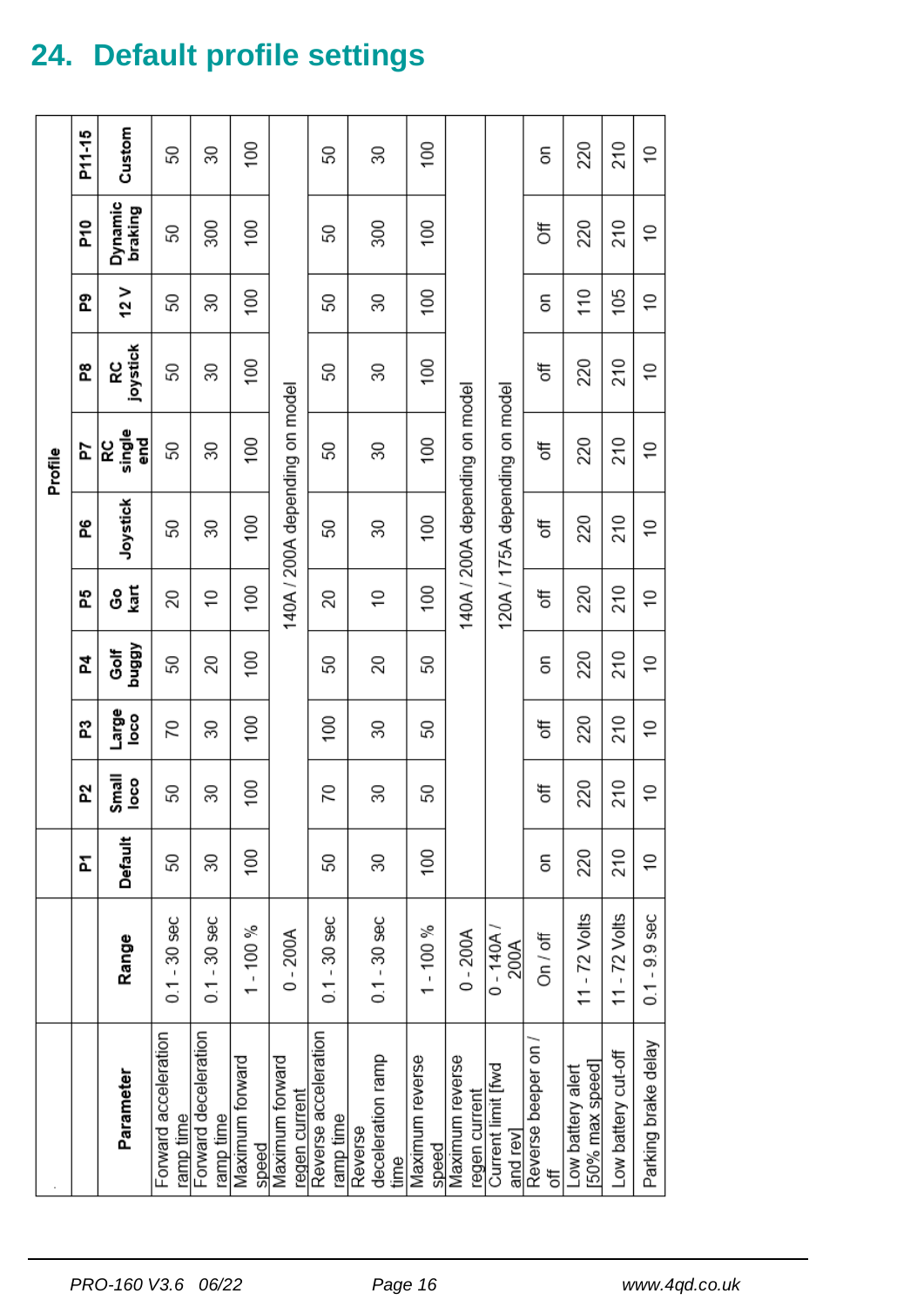|         | P11-15 | Custom             |                            | 0                   | Std        | ă               | ₹             | $\overline{C}$                   | 5                              | 1500       | 80                        | 80                        |
|---------|--------|--------------------|----------------------------|---------------------|------------|-----------------|---------------|----------------------------------|--------------------------------|------------|---------------------------|---------------------------|
|         | 윤      | Dynamic<br>braking |                            | 0                   | Std        | Þot             | SΘ            | \$                               | 5                              | 1500       | 80                        | 80                        |
| Profile | ဥ      | 12V                |                            | $\circ$             | Std        | pot             | ð             | $\widetilde{=}$                  | 5                              | 1500       | 80                        | 80                        |
|         | g<br>E | joystick<br>RC     |                            | 0                   | Std        | ပ္ခ             | δ             | $\overline{C}$                   | 5                              | 1500       | 80                        | 80                        |
|         | 54     | single<br>g<br>ဥ   |                            | 0                   | Std        | ပ္ခ             | ð             | $\overline{C}$                   | 5                              | 1500       | 80                        | 80                        |
|         | å,     | Joystick           |                            | 0                   | Std        | ğ               | 5             | $\approx$                        | 5                              | 1500       | 80                        | 80                        |
|         | 5      | kart<br>မိ         |                            | 0                   | Std        | ē               | ð             | $\cong$                          | 5                              | 1500       | 80                        | 80                        |
|         | 4      | Golf<br>buggy      |                            | $\circ$             | Std        | pot             | ð             | \$                               | 5                              | 1500       | 80                        | 80                        |
|         | ជ      | oso<br>Palar       |                            | 2                   | Std        | ă               | ð             | $\frac{1}{2}$                    | 5                              | 1500       | 80                        | 80                        |
|         | 5Z     | Small<br>loco      |                            | 3                   | Std        | pot             | ð             | S)                               | 5                              | 1500       | 80                        | 80                        |
|         | ፚ      | Default            |                            | 0                   | Std        | pot             | đ             | $\overline{C}$                   | 5                              | 1500       | 80                        | 80                        |
|         |        | Range              | $0 - 10%$                  | $0 - 20$            | Std / Safe | Pot / RC / Volt | On / off      | $0 - 75%$                        | $0 - 99%$                      | 300 - 5000 | 40 - 95 <sup>°</sup> C    | 40 - 95°C                 |
|         |        | Parameter          | Parking brake<br>threshold | Alternative profile | Deadman    | Input method    | Joystick mode | Joystick throttle dead<br>band % | High pot / RC<br>lockout level | Max RPM    | temperature<br>TX warning | temperature<br>TY warning |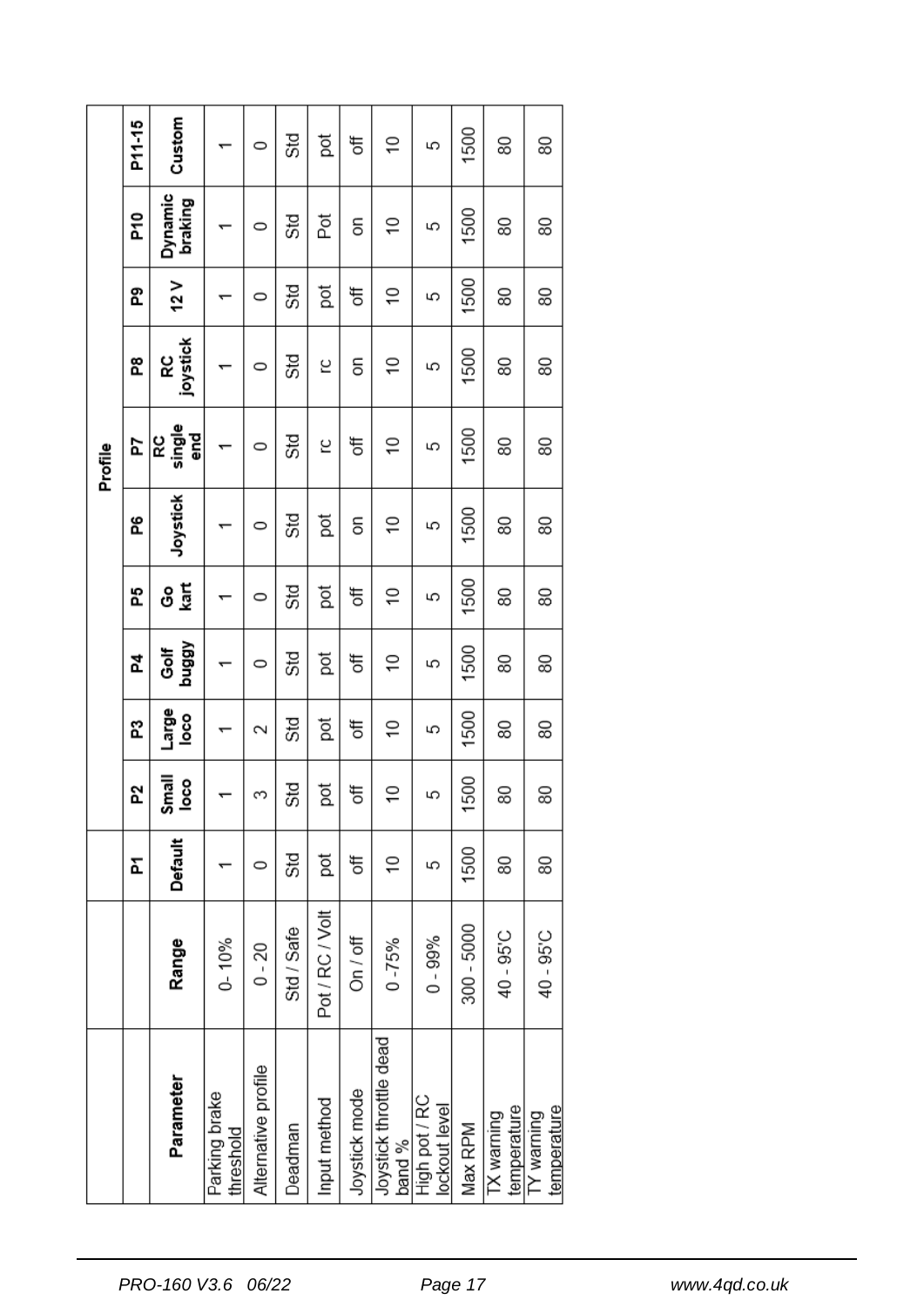## <span id="page-17-0"></span>**25. Specifications**

| <b>Technical Specification</b>        |                                                                      |                                        |                |                |  |  |  |
|---------------------------------------|----------------------------------------------------------------------|----------------------------------------|----------------|----------------|--|--|--|
|                                       |                                                                      |                                        | <b>Pro-160</b> |                |  |  |  |
|                                       | 160-S                                                                | 160-HC                                 | 160-HV         | <b>160-HCV</b> |  |  |  |
| Nominal voltage range                 | $12 - 48$                                                            |                                        | 12 - 84        |                |  |  |  |
| Minimum / max voltage                 | $10.5 - 65$                                                          |                                        | $10.5 - 96$    |                |  |  |  |
| <b>Motor current A [max]</b>          | 140                                                                  | 200                                    | 140            | 200            |  |  |  |
| Motor current A [1 minute]            | 140                                                                  | 200                                    | 140            | 200            |  |  |  |
| Motor current A<br>[continuous]       |                                                                      | Depends on cooling                     |                |                |  |  |  |
| Programmable<br>parameters            |                                                                      | See parameter table                    |                |                |  |  |  |
| Dimensions [mm]                       | 181 x 121 x 50                                                       |                                        |                |                |  |  |  |
| Weight [g]                            | $-700g$                                                              |                                        |                |                |  |  |  |
| <b>Power connections</b>              | M6 studs                                                             |                                        |                |                |  |  |  |
| Input                                 |                                                                      | 5k - 25k pot, RC [PWM], 0 - 4.7V       |                |                |  |  |  |
| <b>Reverse polarity</b><br>protection | N                                                                    |                                        |                |                |  |  |  |
| <b>Overvoltage protection</b>         | Y [65V]                                                              |                                        | Y [95V]        |                |  |  |  |
| Pot fault protection                  | Y [50k]                                                              |                                        |                |                |  |  |  |
| <b>Thermal protection</b>             |                                                                      | Y @ 65'C [also for 2 external sensors] |                |                |  |  |  |
| Joystick/Wig-wag input                | Υ                                                                    |                                        |                |                |  |  |  |
| <b>Radio Control</b>                  | Υ                                                                    |                                        |                |                |  |  |  |
| <b>Parking brake</b>                  | 1A max, delay and threshold programmable                             |                                        |                |                |  |  |  |
| <b>Inhibit function</b>               | Emergency stop input                                                 |                                        |                |                |  |  |  |
| <b>Other inputs</b>                   | Deadman, alt profile, speed, 2 x thermistor, 2<br>x limit, 2 x spare |                                        |                |                |  |  |  |
| <b>Powerdown state</b>                | Diode bridge across motor                                            |                                        |                |                |  |  |  |
| <b>Closed loop RPM control</b>        | Via software update                                                  |                                        |                |                |  |  |  |
| Ignition, electronic                  | Y                                                                    |                                        |                |                |  |  |  |
| <b>Safety contactor circuit</b>       | Y                                                                    |                                        |                |                |  |  |  |

*PRO-160 V3.6 06/22 Page 18 www.4qd.co.uk*